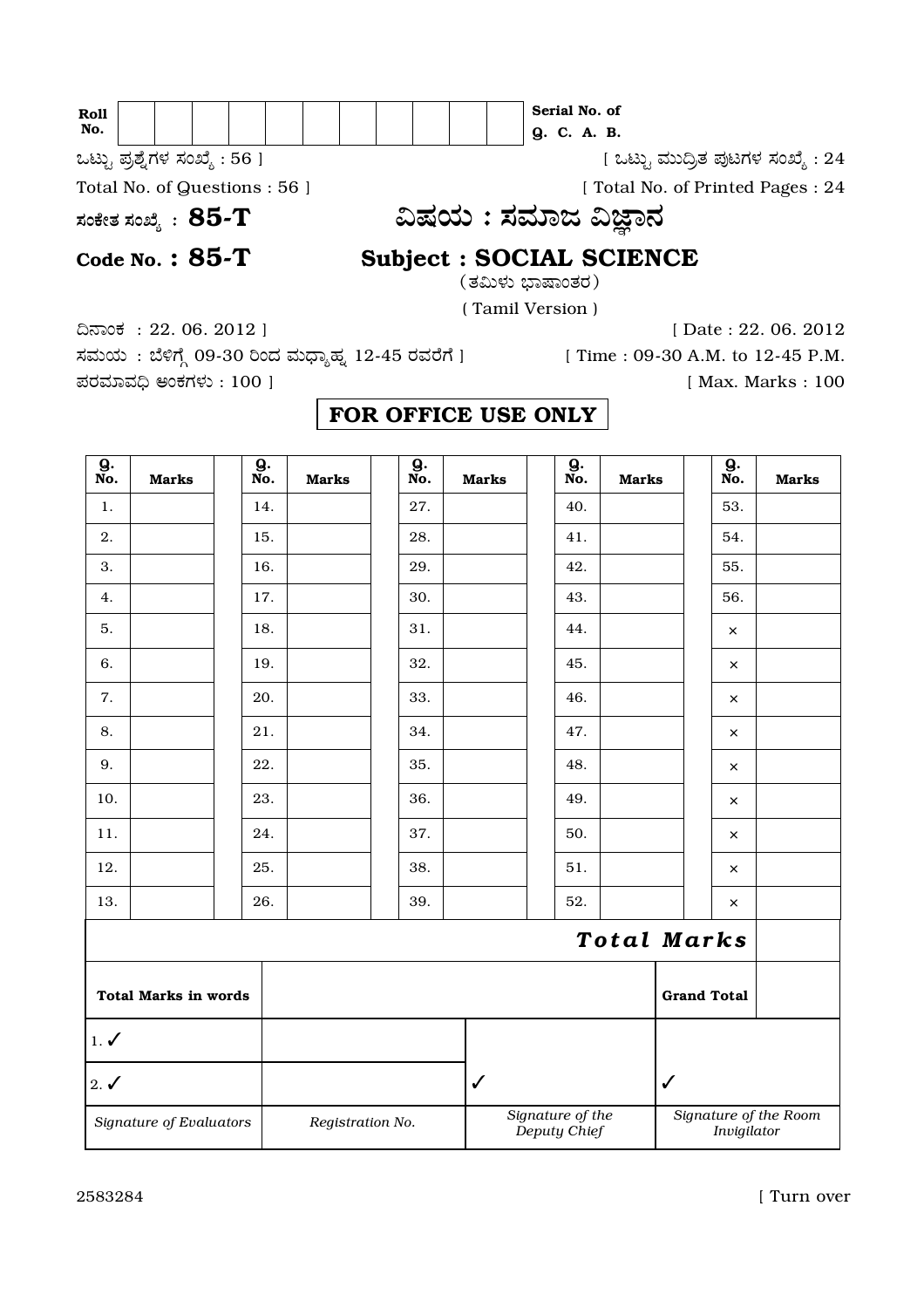## பொதுவான குறிப்புகள்:

- இந்த வினா விடைத்தாள் தொகுப்பில் பல்வகை விடை-வினா வகை ( Objective type )  $i)$ வினாக்கள் மற்றும் விடைகளை எழுதும் வகை ( Subjective type ) வினாக்கள் என மொத்தம் 56 வினாக்கள் உள்ளன.
- பல்வகை விடை-வினா வகை வினாக்களுக்கு ( Objective type questions ) விடை  $ii)$ எழுதுவதற்கான இடம் ஒதுக்கப்பட்டுள்ளது. அந்த இடத்தில் நீங்கள் சரியான விடை என தேர்வு செய்த விடையை அவ்விடைக் குறியீட்டுடன் முழுவதுமாக எழுத வேண்டும்.
- $iii)$ விடைகளை எழுதும் வகை வினாக்களுக்கு ( Subjective type questions ) ஒவ்வொரு வினாவிற்கும் இடம் ஒதுக்கப்பட்டுள்ளது. நீங்கள் ஒதுக்கப்பட்டுள்ள இடத்திற்குள்ளாகவே விடையளிக்க வேண்டும்.
- பல்வகை விடை வினாவகை ( Objective type ) மற்றும் எழுதும் வகை வினாக்களுக்  $iv)$ (Subjective type ) கென வழங்கப்பட்டுள்ள குறிப்புகளை கவனமாக கடைப்பிடிக்கவும்.
- மாணாக்கர்கள் விடைகளை பென்சிலில் எழுதுதல் கூடாது. ( வரைபடங்கள், படங்கள்  $V)$ மேப்புகளை தவிர ). இவ்விதியை மீறி பென்சிலால் எழுதப்பட்ட விடைகள் மதிப்பீடு செய்யப்படமாட்டாகு.
- பல்வகை வினா-விடை வகை வினாக்கள், கோடிட்ட இடங்களை நிரப்புதல் மற்றும்  $\mathbf{vi})$ பொருத்துக போன்ற வினாக்களில் அழித்து எழுதுதல் / சுரண்டுதல் / குறியிடுதல்கள் போன்றவை அனுமதிக்கப்பட மாட்டாது. இவ்விதியை மீறினால் விடைகள் மதிப்பீடு செய்யப்படமாட்டாகு.
- மாணாக்கர்கள் வினாக்காளை படிப்பதெற்கென 15 நிமிடங்கள்  $vii)$ கூடுகலாக வழங்கப்பட்டுள்ளது.
- $\mathbf{L}$ கீழ்வரும் ஒவ்வொரு வினாவிற்கும் / முழுமை பெறாத கூற்றுகளுக்கும் ( Incomplete Statements ) நான்கு மாற்று விடைகள் தரப்பட்டுள்ளன. இவற்றுள் ஒன்று மட்டுமே சரியானது அல்லது மிகப்பொருத்தமானது. சரியான விடையை தேர்ந்தெடுத்து, அதற்கென தரப்பட்டுள்ள இடத்தில் குறியீட்டு எழுத்துடன் முழு விடையையும் எழுத வேண்டும் :  $15 \times 1 = 15$ 
	- யாருடைய அறிவுரையின்படி இந்தியாவில் ஆங்கிலக் கல்வி அறிமுகப்படுத்தப்பட்டது ? 1.
		- $(A)$ வில்லியம் பெண்டிங்
		- மெக்காலே  $(B)$
		- சுர் சார்லஸ் உட்  $(C)$
		- $(D)$ டல்ஹவுசி.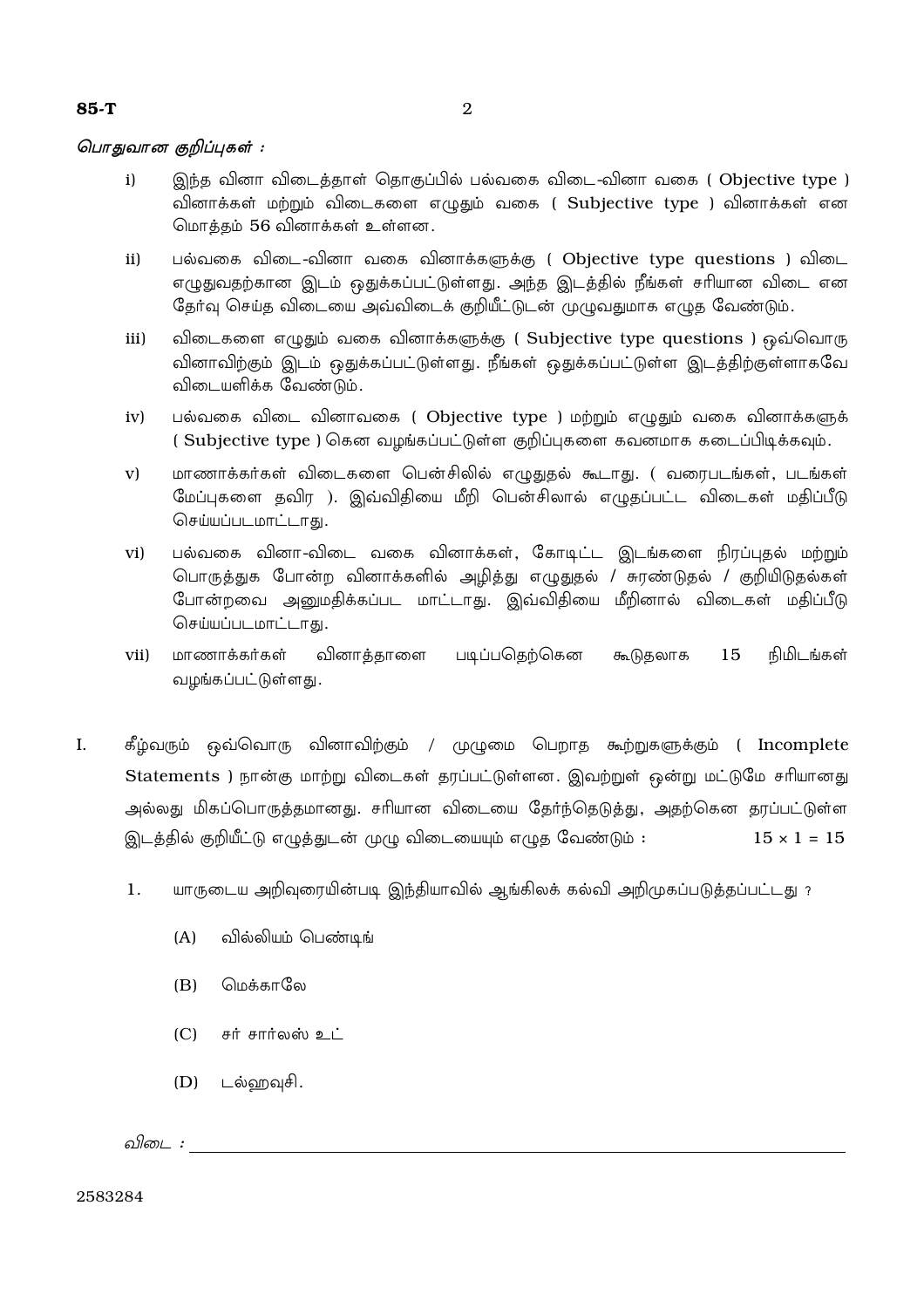- 2. பிராந்திய சுயாட்சி ( Provincial autonomy ) எந்த சட்டத்தின் மூலம் வழங்கப்பட்டது?
	- $(A)$  1858 ம் ஆண்டு இந்திய அரசுச் சட்டம்
	- (B) 1919 ம் ஆண்டு இந்திய அரசுச் சட்டம்
	- (C) 1935 ம் ஆண்டு இந்திய அரசுச் சட்டம்
	- $(D)$  1947 ம் ஆண்டு இந்திய சுதந்திரச் சட்டம்.

*µÏˆª :*

- 3. கர்நாடகாவில் ஒத்துழையாமை இயக்கத்தில் பங்குபெற்ற பெல்லாரியைச் சேர்ந்த பிரபலமான வழக்கறிஞர் யார் ?
	- (A) ஜெயராவ் நரகுண்ட்
	- (B) சொல்லாசலம் வெங்கட்ராவ்
	- $(C)$  கா்நாட் சதாசிவராவ்.
	- (D) ஸ்ரீநிவாசராவ் கவுஜலாகி. ( Srinivasrao Kaujalagi ).

*µÏˆª :*

- 4. கர்நாடகா ஏக்கிகரனா சமிதி ( Karnataka Ekikarana Samithi ) யின் தலைவராக விளங்கியவர்
	- (A) இராமகிருஷ்ண கரந்த்
	- (B) ஆளவந்தி சிவமூர்த்தி சுவாமி
	- $(C)$   $S.$  நிஜலிங்கப்பா
	- $(D)$  ஆலூர் வெங்கட்ராவ்.

 $\Omega$ *ĩo i :*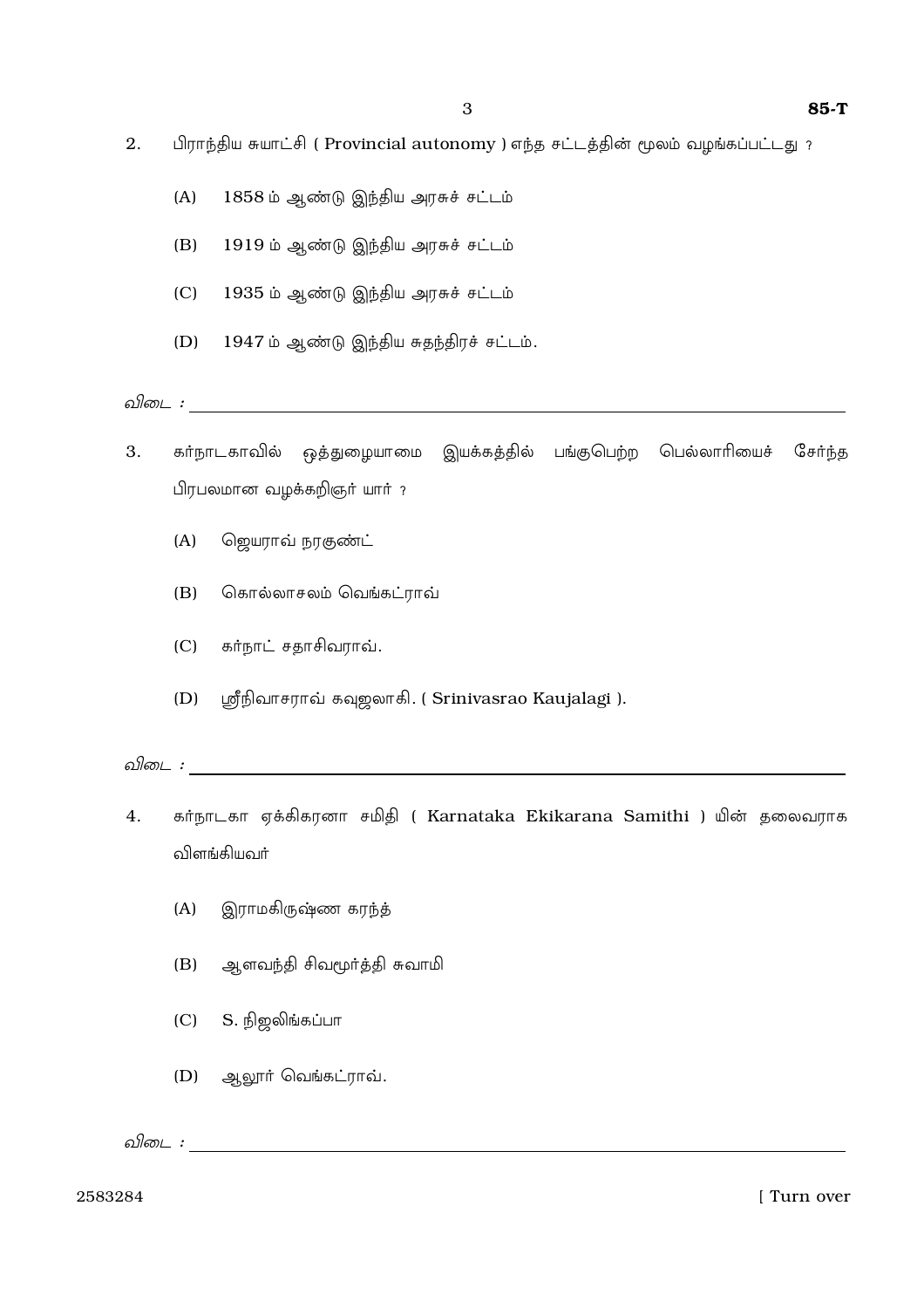- சர்வதேச சங்கம் ( League of Nations ) எந்த ஆண்டு நிறுவப்பட்டது ? 5.
	- கி. பி. 1916  $(A)$
	- கி. பி. 1917  $(B)$
	- கி. பி. 1918  $(C)$
	- $(D)$ கி. பி. 1919.

## 

- பாசிசக் கட்சியை நிறுவியவர் யார் ? 6.
	- ஹிட்லர்  $(A)$
	- விடன்பெர்க்  $(B)$
	- முசோலினி  $(C)$
	- மூன்றாம் இம்மானுவேல்.  $(D)$

விடை $\blacksquare$ :

- கிராமப்புற பெண்களின் மேம்பாட்டிற்கென அமல்படுத்தப்பட்ட திட்டம் 7.
	- ஸ்திரி சக்தி ( Streeshakti )  $(A)$
	- சுவயம்சித்தா (Swayamsiddha)  $(B)$
	- பாலிகா சம்ருத்தி யோஜனா (Balika Samruddhi Yojana)  $(C)$
	- ராஷ்டிரிய மகிளா விமோச்சனா ( Rashtreeya Mahila Vimochana ).  $(D)$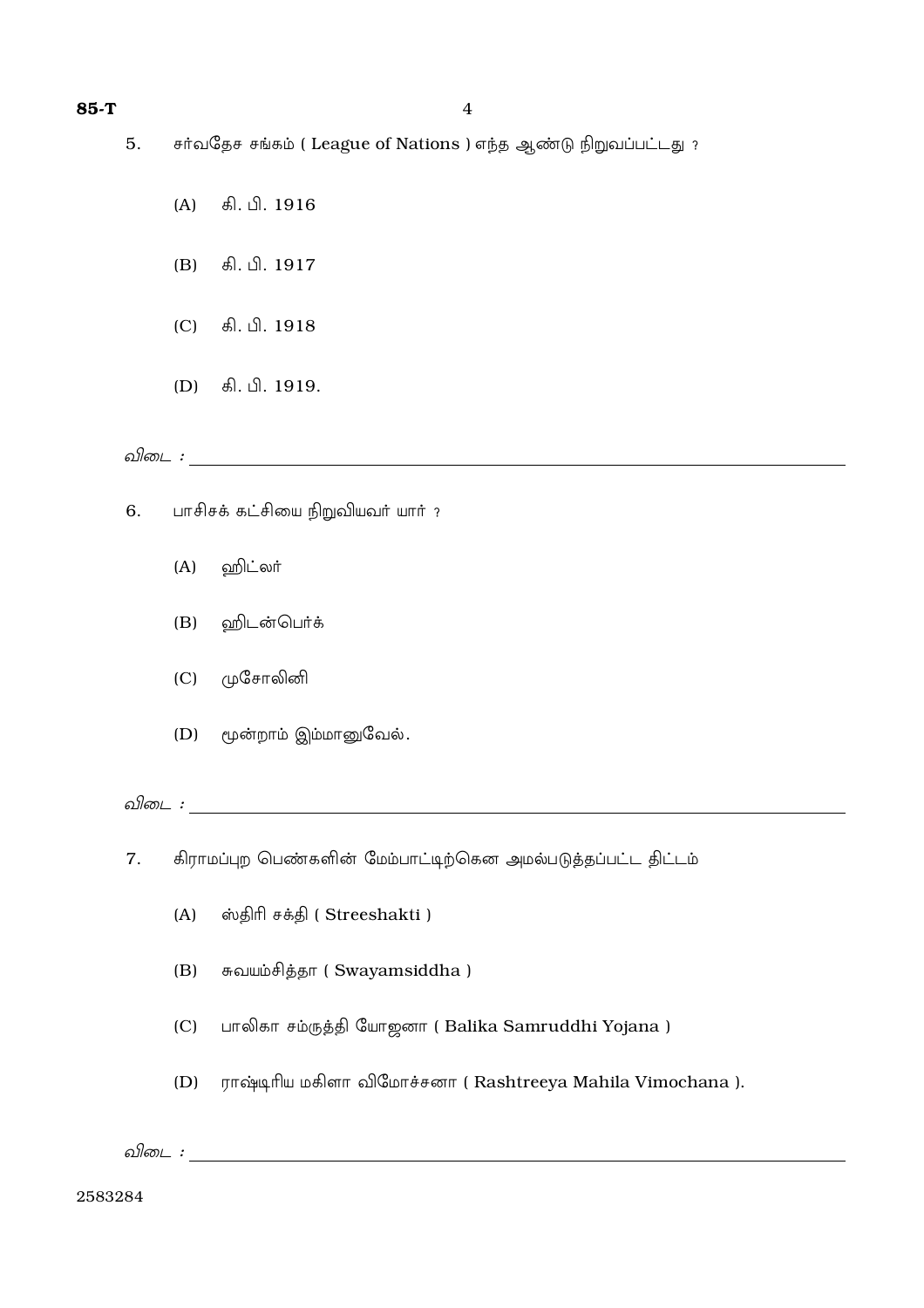- ஐ. நா. வில் குழந்தைகளின் நலத்திற்கான பொதுவான தீர்மானம் ( Universal Charter 8. for the Welfare of Children ) எங்கு நிறைவேற்றப்பட்டது?
	- $(A)$ பொதுச்சபை (General Assembly)
	- $(B)$ பாதுகாப்புச்சபை (Security Council)
	- உலக நீதிமன்றம் (International Court of Justice)  $(C)$
	- செயலகம் (Secretariat).  $(D)$

விடை $\mathcal{L}$ :

- சார்க் ( SAARC ) அமைப்பின் தலைமையகம் எங்குள்ளது ? 9.
	- $(A)$ பாங்காக் (Bangkok)
	- காத்மண்டு (Kathmandu)  $(B)$
	- கொழும்பு ( Colombo )  $(C)$
	- $(D)$ டெல்லி (Delhi ).

10. ஜாஸ்கர் மலைப்பகுதி ..................... மழைபெறும் பகுதியாகும்.

- அதிக  $(A)$
- மிக அதிக  $(B)$
- $(C)$ குறைந்த
- $(D)$ மிகக் குறைந்த.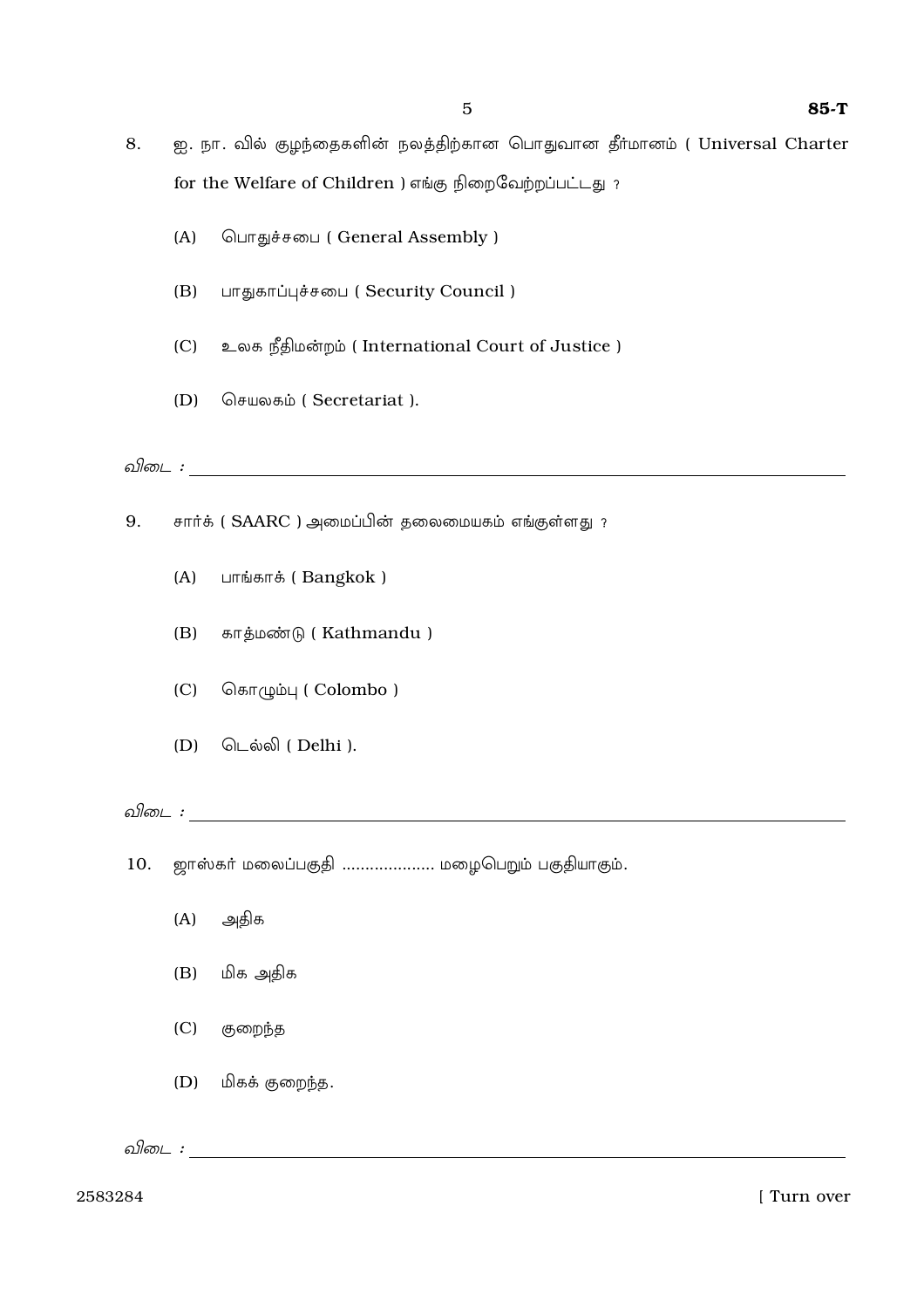- கீழ்வரும் பகுதிகளில் எப்பகுதியில் 'சுந்தரி' ( 'Sundari' ) மரங்கள் காணப்படுகின்றன ? 11.
	- வெப்பமண்டல இலையுதிர் காடுகள்  $(A)$
	- படர் தாவரக் காடுகள் ( Mangrove forests )  $(B)$
	- பாலைவனத் தாவரங்கள்  $(C)$
	- $(D)$ இமயமலைத் தாவரங்கள்.

## 

- பின்வருவனவற்றுள் எது ஒரு முக்கியமான பெர்ரோ-கலப்பு உலோகம் ( ferro-alloy ) ? 12.
	- மாங்கனீசு தாது  $(A)$
	- பாக்சைட் தாது  $(B)$
	- $(C)$ இரும்பு தாது
	- $(D)$ மைக்கா.

விடை கால் மாண்டும் மாண்டும் மாண்டும். மாண்டும் மாண்டும் மாண்டும் மாண்டும் மாண்டும். மாண்டும் மாண்டும் மாண்டும்

1919 ம் ஆண்டு இரும்பு எஃகுத் தொழிற்சாலை எங்கு நிறுவப்பட்டது? 13.

- பத்ராவதி (Bhadravathi)  $(A)$
- பர்ன்பூர் ( Burnpur )  $(B)$
- ரூர்கேலா (Rourkela)  $(C)$
- $(D)$ ஜாம்ஷெட்பூர் (Jamshedpur).

விடை  $\colon$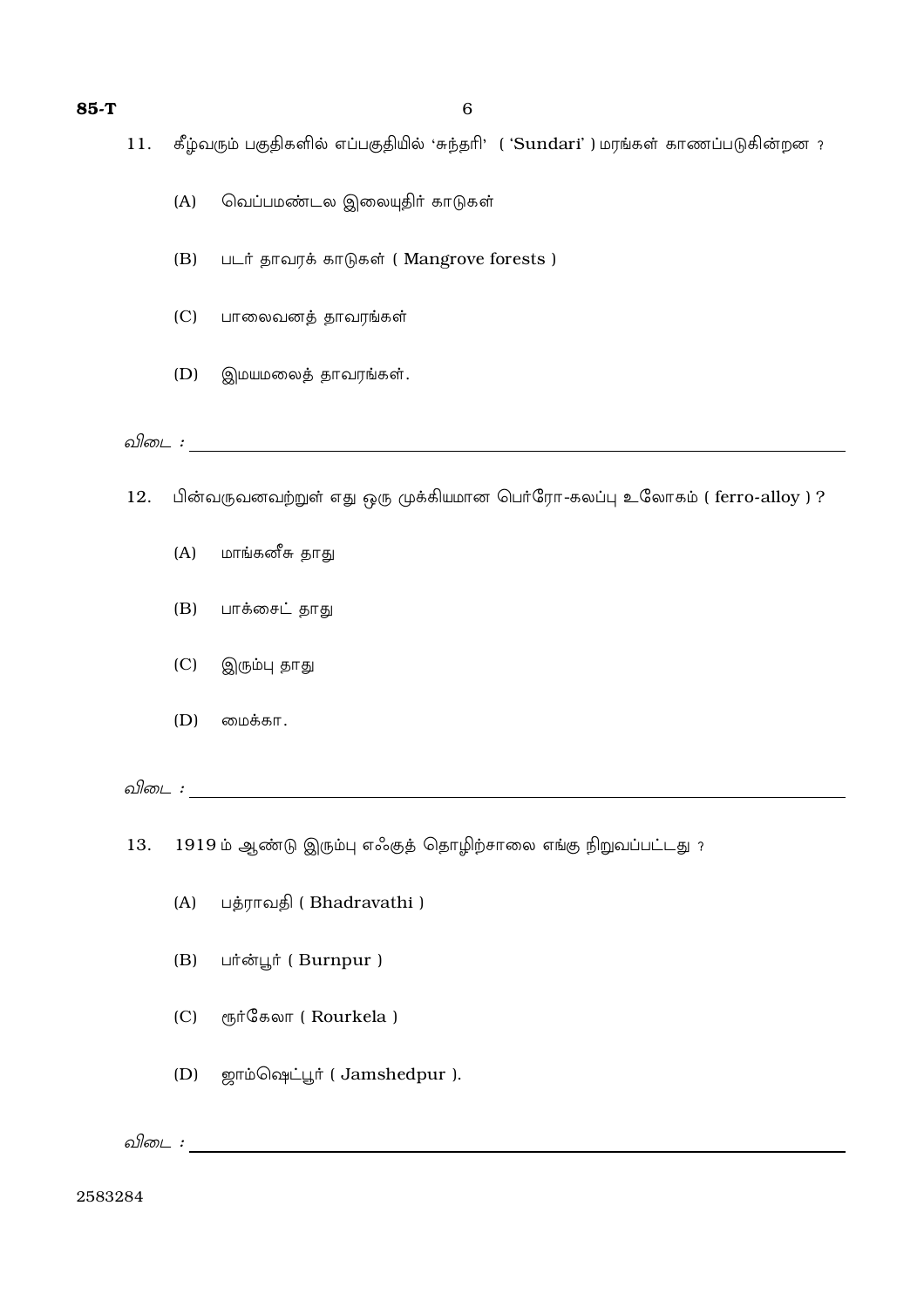| 14. | எந்த ஐந்தாண்டு திட்டத்தின் போது பசுமைப் புரட்சியானது ( Green Revolution )<br>மேற்கொள்ளப்பட்டது? |  |  |  |  |  |  |  |  |  |  |
|-----|-------------------------------------------------------------------------------------------------|--|--|--|--|--|--|--|--|--|--|
|     | (A)<br>இரண்டாம்<br>(முதல்<br>(B)                                                                |  |  |  |  |  |  |  |  |  |  |
|     | (C)<br>மூன்றாம்<br>$(D)$ நான்காம்.                                                              |  |  |  |  |  |  |  |  |  |  |
|     |                                                                                                 |  |  |  |  |  |  |  |  |  |  |
| 15. | பின்வருவனவற்றுள் எது குடிசைத்தொழிலுக்கு ஓர் எடுத்துக்காட்டு ?                                   |  |  |  |  |  |  |  |  |  |  |
|     | கயிறு திரித்தல் (Rope making )<br>(A)                                                           |  |  |  |  |  |  |  |  |  |  |
|     | ஆடைகள் (Garments)<br>(B)                                                                        |  |  |  |  |  |  |  |  |  |  |
|     | (C)<br>சோப் (Soaps)                                                                             |  |  |  |  |  |  |  |  |  |  |
|     | வேதிப்பொருட்கள் ( Chemicals ).<br>(D)                                                           |  |  |  |  |  |  |  |  |  |  |
|     |                                                                                                 |  |  |  |  |  |  |  |  |  |  |
|     | கோடிட்ட இடங்களை பொருத்தமான விடைகளைக் கொண்டு நிரப்புக :<br>$5 \times 1 = 5$                      |  |  |  |  |  |  |  |  |  |  |
| 16. | ஆங்கிலேயர்களிடம் சரணடைந்தார்.                                                                   |  |  |  |  |  |  |  |  |  |  |
| 17. | எகிப்திய<br>இருந்து<br>அகற்றப்பட்டார்.                                                          |  |  |  |  |  |  |  |  |  |  |
| 18. | 1952 ம் ஆண்டு, இந்திய அரசு …………………………………………… திறந்தது.                                          |  |  |  |  |  |  |  |  |  |  |
| 19. | இந்தியாவிலேயே மிக அதிக பட்ச வெப்பநிலையை பதிவு செய்யும் கங்கா<br>நகர்                            |  |  |  |  |  |  |  |  |  |  |
|     |                                                                                                 |  |  |  |  |  |  |  |  |  |  |
| 20. |                                                                                                 |  |  |  |  |  |  |  |  |  |  |
|     | லிருந்து இறக்குமதி செய்கிறோம்.                                                                  |  |  |  |  |  |  |  |  |  |  |

II.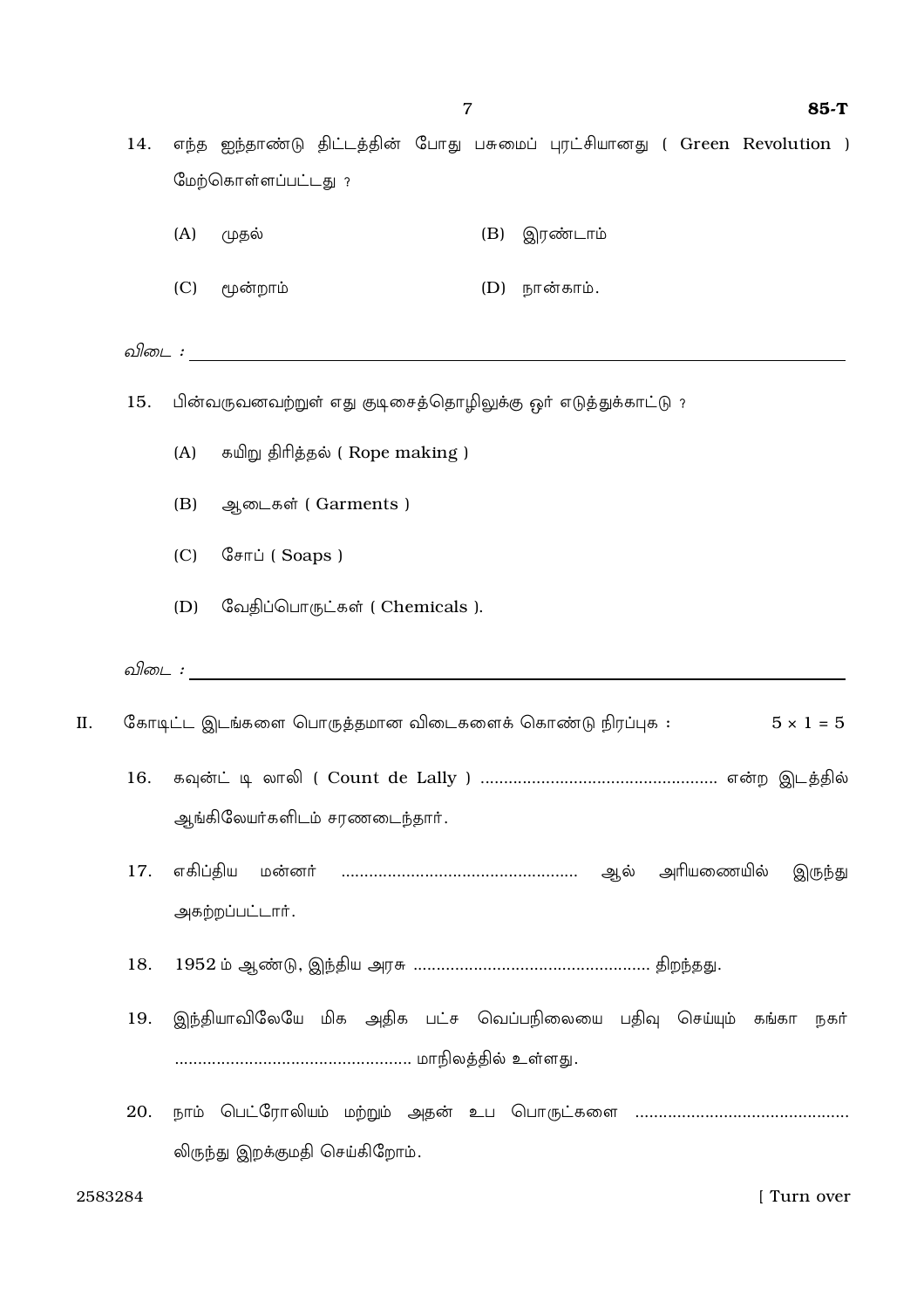21. பட்டியல்-அ வில் உள்ளவற்றை பட்டியல்-ஆ வுடன் பொருத்தி சரியான விடையை III. கொடுக்கப்பட்டுள்ள இடத்தில் எழுதுக :  $5 \times 1 = 5$ 

|     | பட்டியல் - அ       |                                 |  |  |      | பட்டியல் - ஆ                                      |
|-----|--------------------|---------------------------------|--|--|------|---------------------------------------------------|
| (a) |                    |                                 |  |  |      | கவர்னர் ஜெனரல் என்ற பதவியை (i) பட்டயச்சட்டம் 1853 |
|     |                    | வைஸ்ராயாக மாற்றியது             |  |  |      |                                                   |
|     |                    | (b) ஒரு சட்ட உறுப்பினரை கொண்டது |  |  |      | (ii) விவேகானந்தா                                  |
| (c) |                    | ஆங்கிலோ-ஓரியண்டல் பள்ளி         |  |  |      | $(iii)$ $Li$ $Li$ $J833$                          |
| (d) |                    | இராமகிருஷ்ண இயக்கம்             |  |  |      | (iv) ஜோதிபா பூலே                                  |
| (e) | சத்திய சோதக் சமாஜ் |                                 |  |  | (v)  | சர் சையது அகமது கான்                              |
|     |                    |                                 |  |  | (vi) | இந்திய அரசுச்சட்டம் 1858                          |
|     |                    |                                 |  |  |      | (vii) இராமகிருஷ்ண பரமஹம்சர்                       |
|     |                    |                                 |  |  |      | (viii) இராஜாராம் மோகன் ராய்.                      |

விடைகள் :

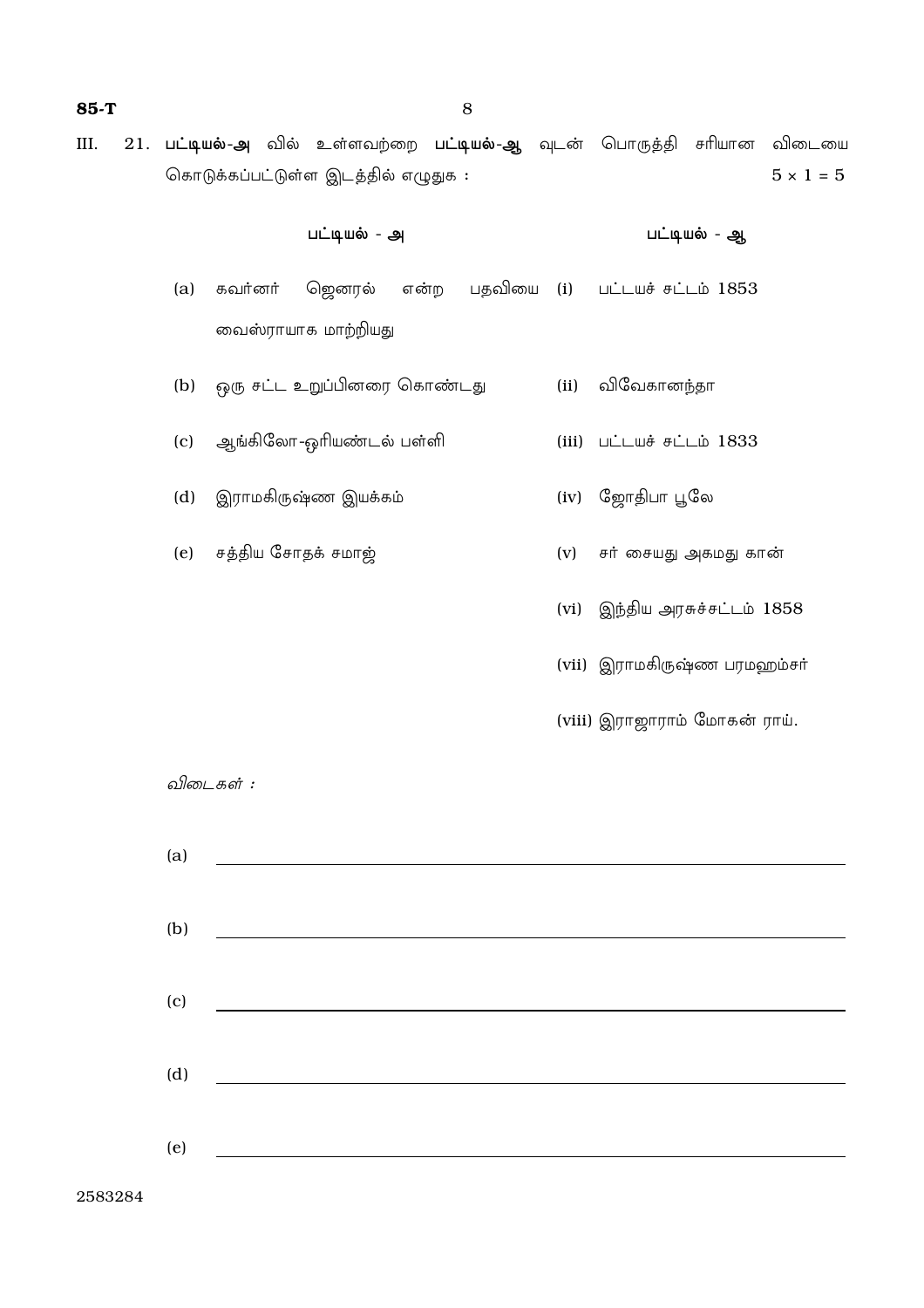கீழ்வரும் வினாக்கள் ஒவ்வொன்றுக்கும் *ஒரு* வரியில் விடையளிக்க :  $9 \times 1 = 9$ IV.

முதல் ஆங்கிலோ-மராத்தா போரின் போது கவர்னர்-ஜெனரலாக இருந்தவர் யார் ? 22.

முதல் உலகப் போருக்கான உடனடிக் காரணம் என்ன ? 23.

''மார்ஷல் பிளான்'' என்ற மிகப் பெரிய திட்டத்தை மேற்கொண்டவர் யார் ? 24.

25. உலக வாணிப கழகத்தின் (World Trade Organisation ) முக்கிய நோக்கம் என்ன ?

26. 1988-ம் ஆண்டு படைக்குறைப்பு உடன்படிக்கையில் ( Disarmament treaty ) கையெழுத்திட்ட நாடுகள் எவை ?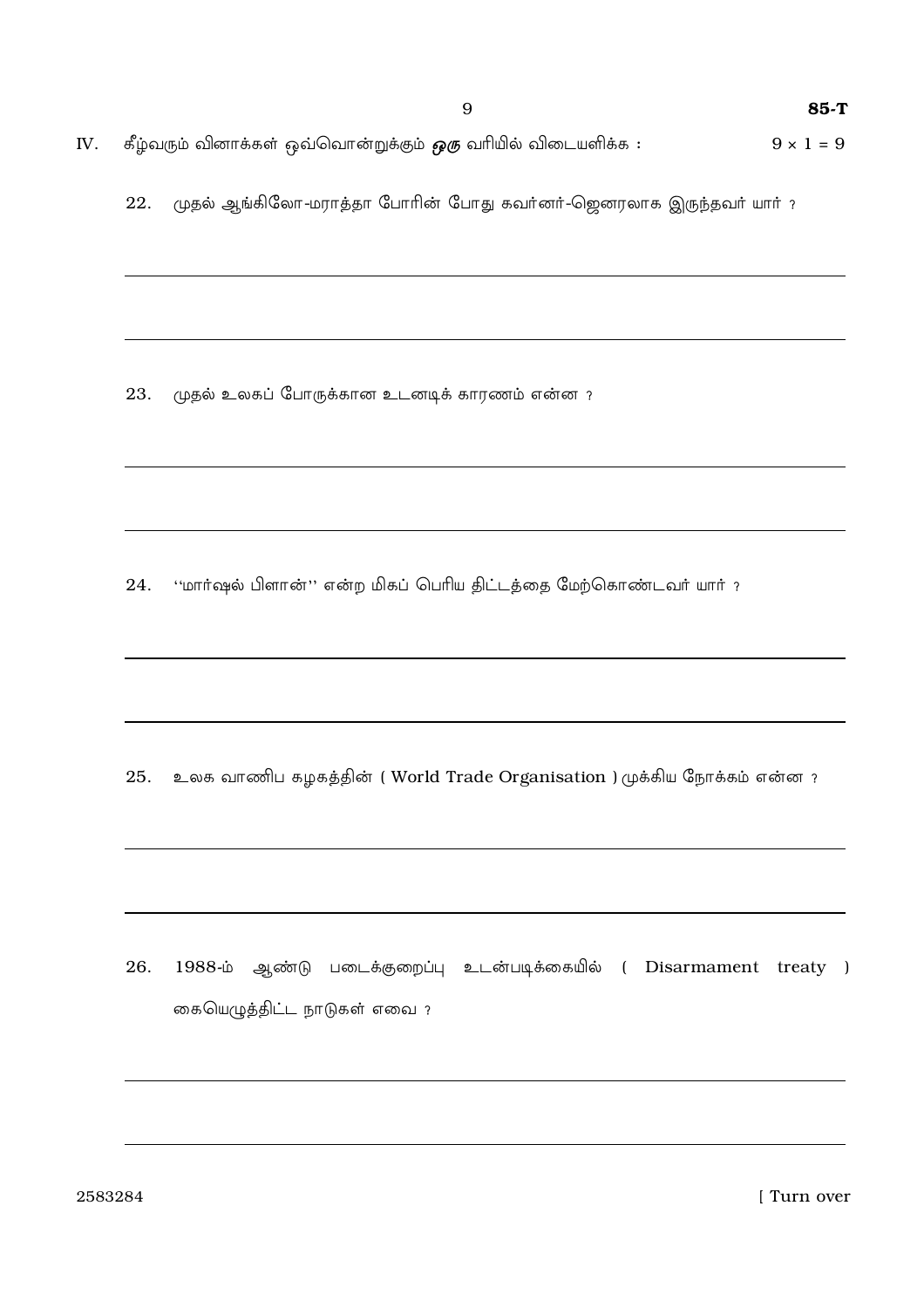வனமஹோத்சவாவின் (Vanamahotsava) முக்கிய நோக்கம் யாது ? 28.

இந்தியாவில் உள்ள மிகப்பழமையான மேலும் தற்போதும் உள்ள செய்தித்தாள் எது ? 29.

30. ஏழாவது ஐந்தாண்டு திட்டத்தின் மிக முக்கியக் குறிக்கோள் யாது ?

கீழ்வரும் வினாக்கள் ஒவ்வொன்றிற்கும் இரு வரிகளில் விடையளிக்க :  $16 \times 2 = 32$ V.

31. நான்காவது ஆங்கிலோ-மைசூர் போரின் விளைவுகள் யாவை ?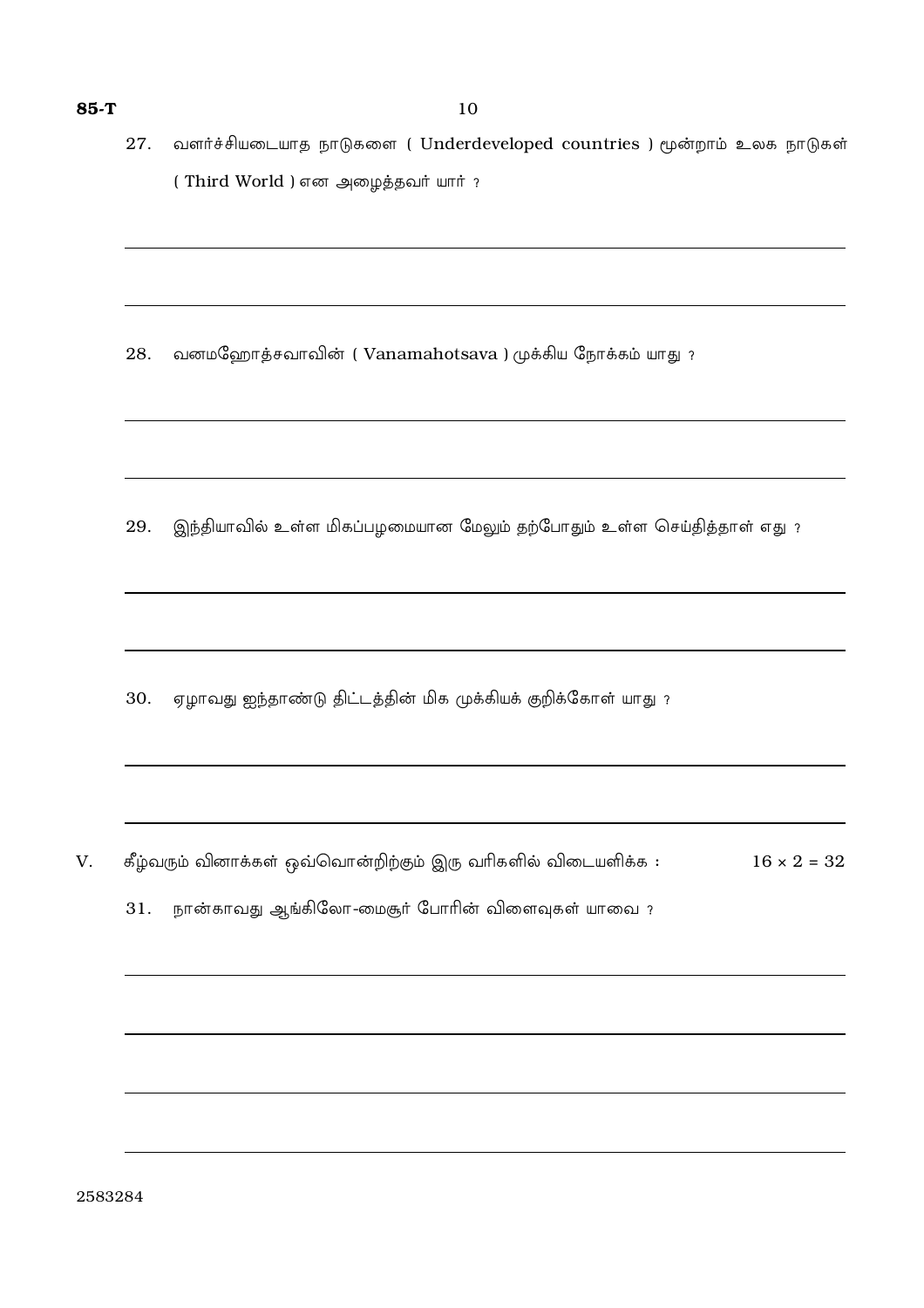32. சர். M. விஸ்வேஸ்வரய்யா ( Sir M. Vishveswarayya ) ஆற்றிய அரும்பணிகளில் ஏதேனும் நான்கினை எழுதுக.

இங்கிலாந்தில் ஏற்பட்ட தொழிற்புரட்சி இந்தியத் தொழில்களை எங்ஙனம் பாதித்தது ? 33.

இசூரின் மக்கள் ஏன் அவர்களின் கிராமத்தை 'சுதந்திரமானது' என அறிவித்தார்கள் ? 34. அதன் விளைவு என்ன ?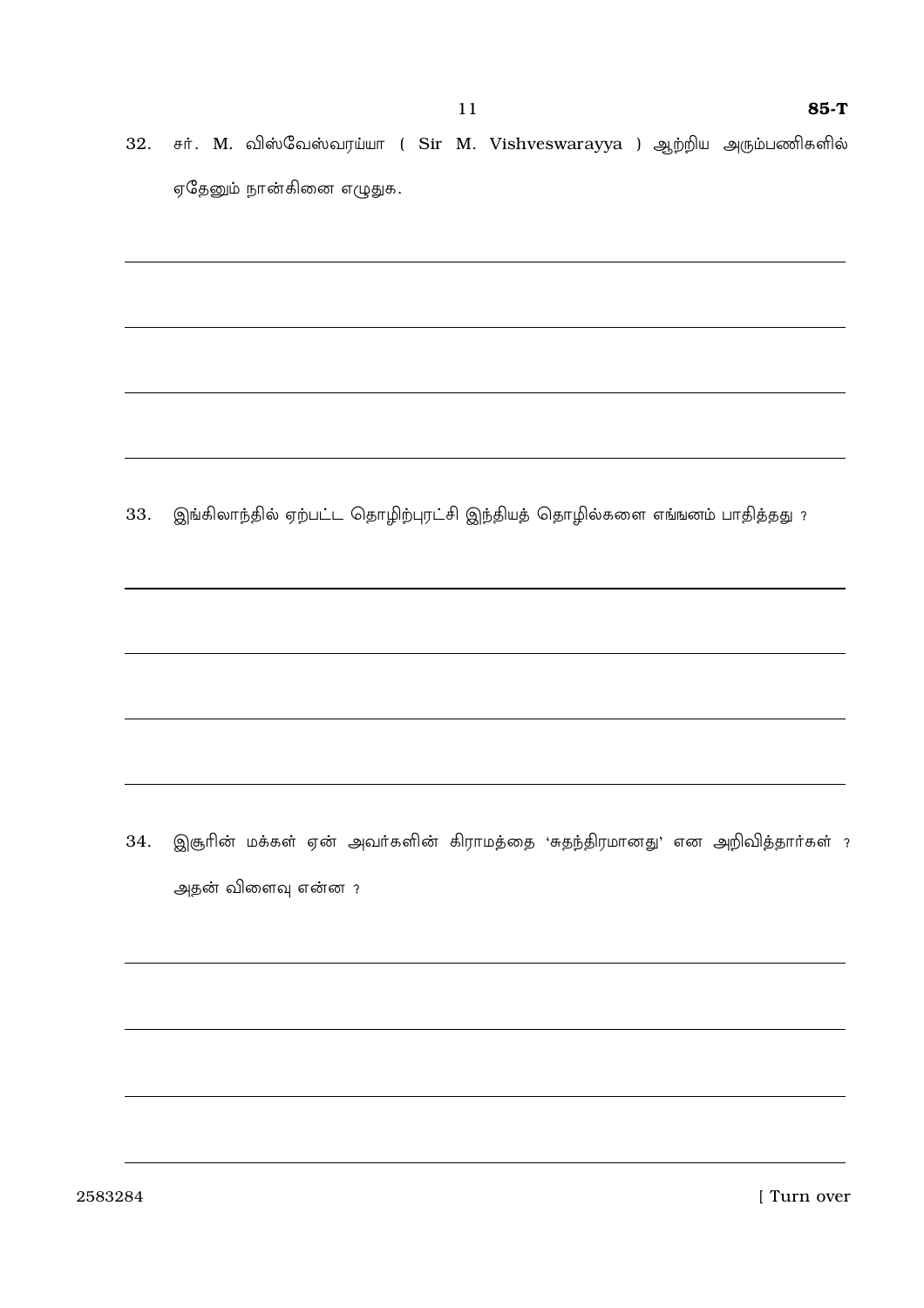35. கோவா-வின் விடுதலை இயக்கத்தைப் பற்றி ஒரு சிறு குறிப்பு எழுதுக.

36. ஜப்பான் எவ்வாறு நவீனமயமானது (Modernise ) ?

37. கேம்ப் டேவிட் உடன்படிக்கையில் ( Camp David Agreement ) கையெழுத்திட்ட நாடுகள் எவை ? அதன் விளைவுகள் யாவை ?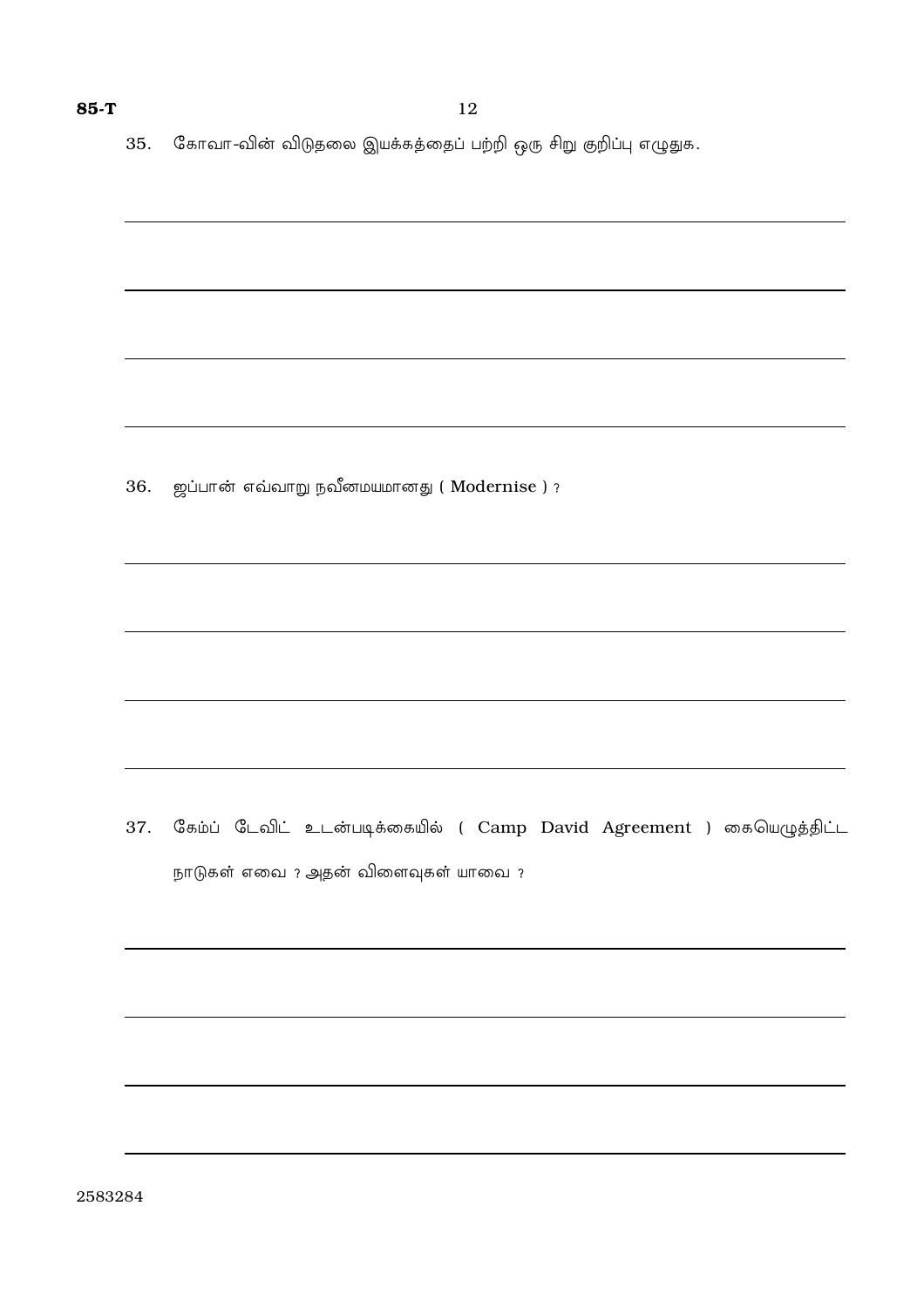38. SC/ST மக்களின் நலன்களை பாதுகாப்பதற்கென உள்ள வழிமுறைகளில் ( Provisions ) ஏதேனும் இரண்டினை குறிப்பிடுக.

39. ஐக்கிய நாடுகள் சபையின் ( U.N.O. ) ஏதேனும் இரண்டு குறிக்கோள்களை குறிப்பிடுக.

40. மேற்குதொடர்ச்சி மலைகள் மற்றும் கிழக்குத் தொடர்ச்சி மலைகளை வேறுபடுத்துக.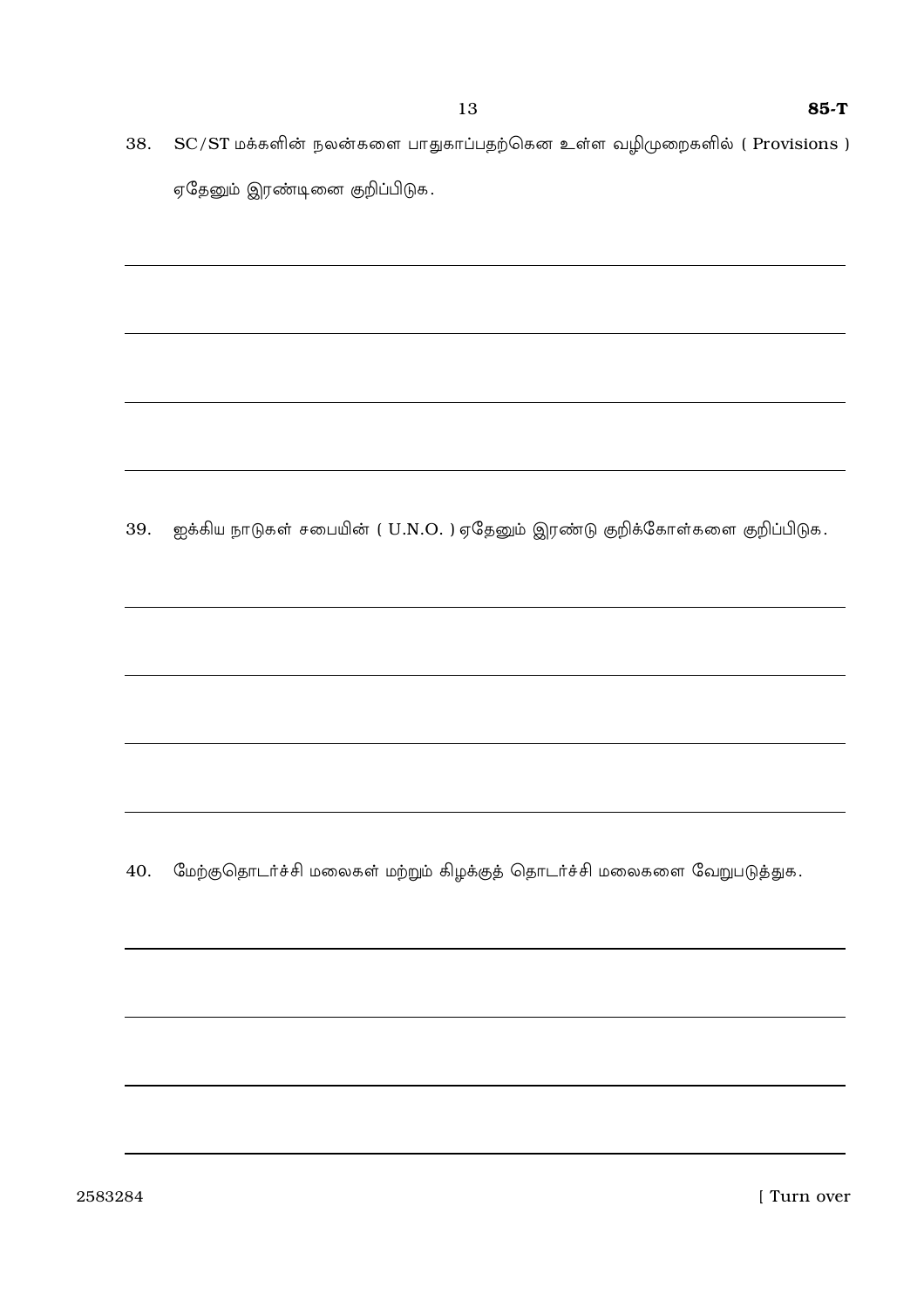41. மனித உரிமைகளுக்கென ஏற்பட்ட நிகழ்வுகளில் இரண்டு மிக முக்கிய நிகழ்வுகளின் ( Two noteworthy events ) பெயரினைத் தருக.

42. முக்கியமான மரபுசாரா ஆற்றல் மூலங்கள் யாவை ?

43. இந்தியாவில் காணப்படும் நான்கு முக்கியமான தொழிற் பிரதேசங்கள் யாவை ?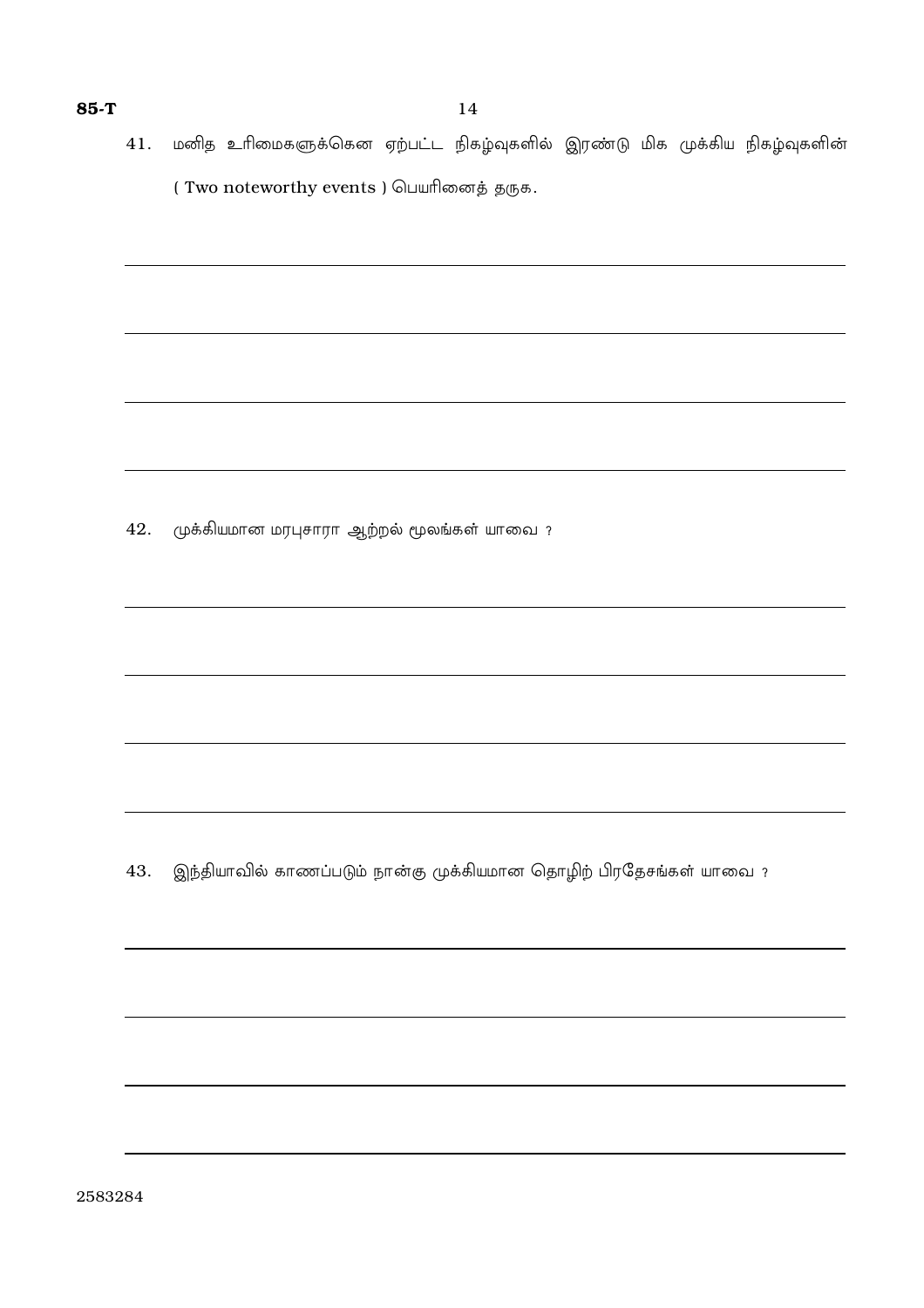44. டிரெட்ஜிங் ( Dredging ) என்றால் என்ன ? இது எத்துறைமுகத்தில் காணப்படுகிறது ?

குடிசைத்தொழில்கள் மற்றும் சிறுதொழில்கள் எதிர்நோக்கும் ஏதேனும் 45. நான்கு பிரச்சனைகளைக் குறிப்பிடுக.

46. பொருளாதாரத் திட்டமிடலை ( Economic planning ) ஐ வரையறு. அதன் குறிக்கோள்களில் ஏதேனும் இரண்டினைக் கூறுக.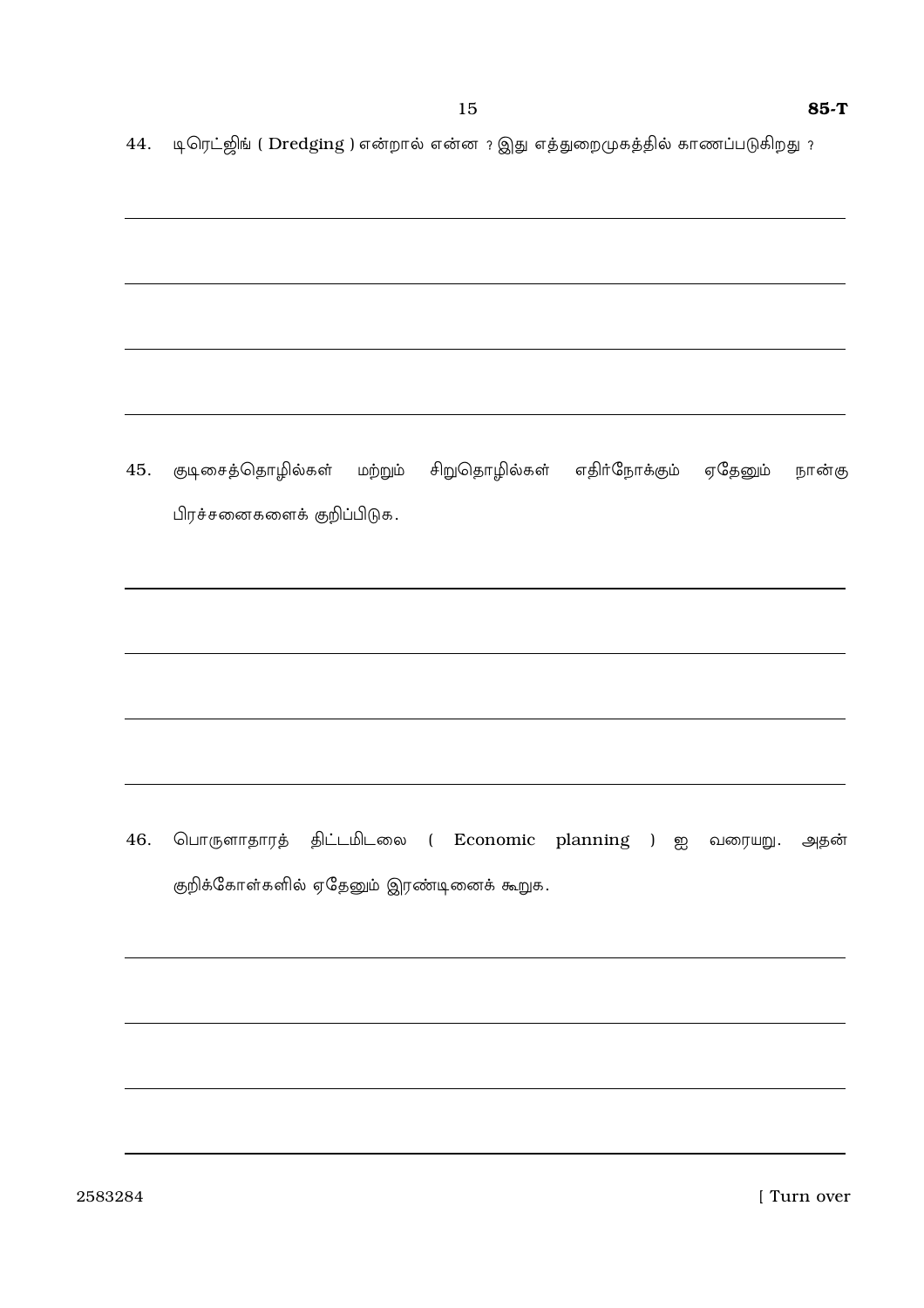- கீழ்வரும் வினாக்கள் ஒவ்வொன்றிற்கும் *ஆறு* வரிகளில் விடையளிக்க :  $6 \times 3 = 18$ VI.
	- இந்தியாவில் போர்த்துகீசியர்கள் ஏன் அவர்களது அதிகாரத்தை நிலைநிறுத்த 47. முடியவில்லை ?

48. முதல் இந்தியச் சுதந்திரப் போருக்கு இட்டுச் சென்ற அரசியல் காரணங்கள் யாவை ?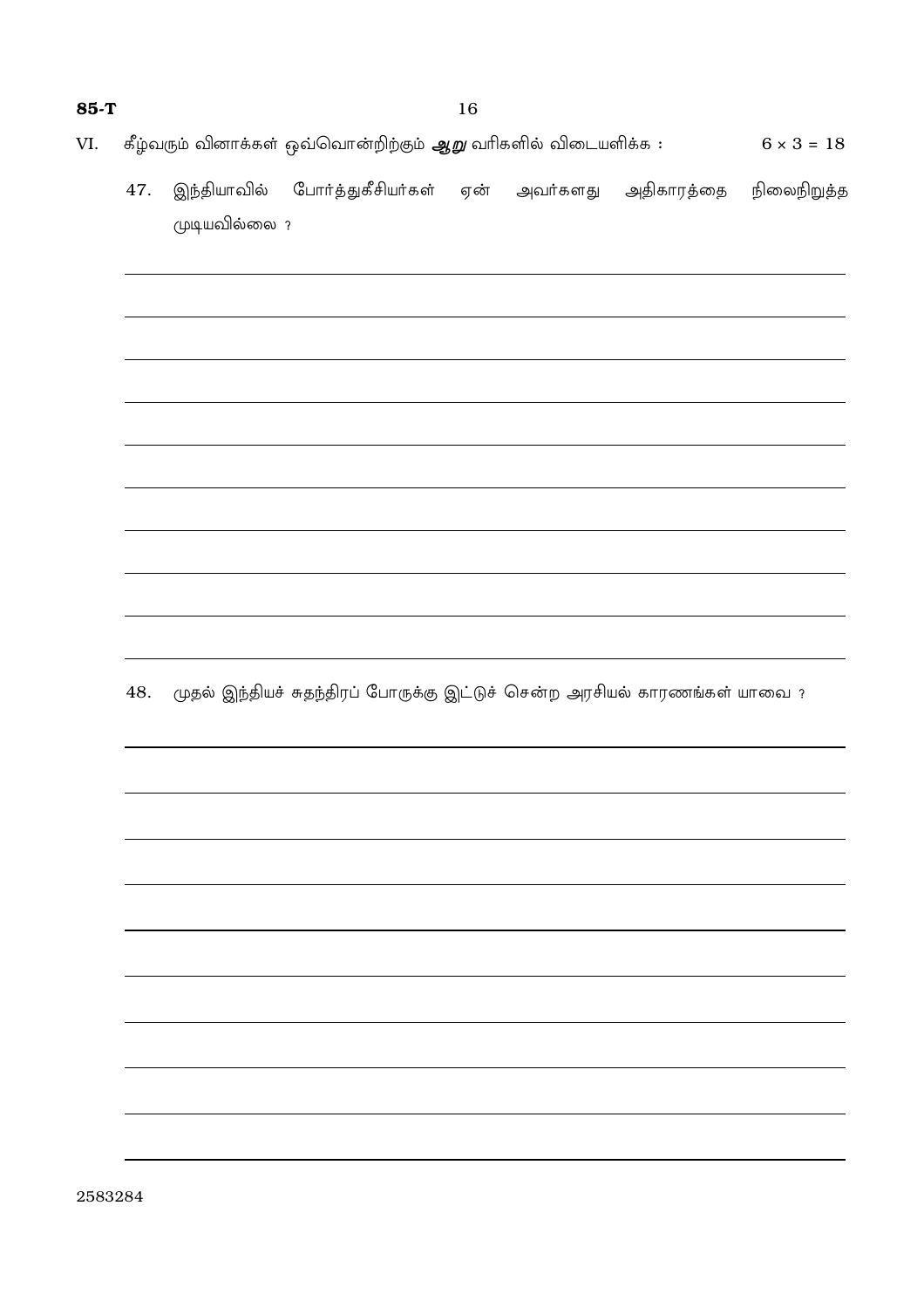49. ஆரம்ப பள்ளிக் கல்வியை அனைவருக்கும் வழங்கும் கொள்கையை அடையும் நோக்கத்தில் நிறைவேற்றப்படும் திட்டங்களின் பெயர்களைத் தருக.

50. இந்தியாவில் நிலத்தை பயன்படுத்துவதில் தாக்கத்தை ஏற்படுத்தும் காரணிகள் யாவை ?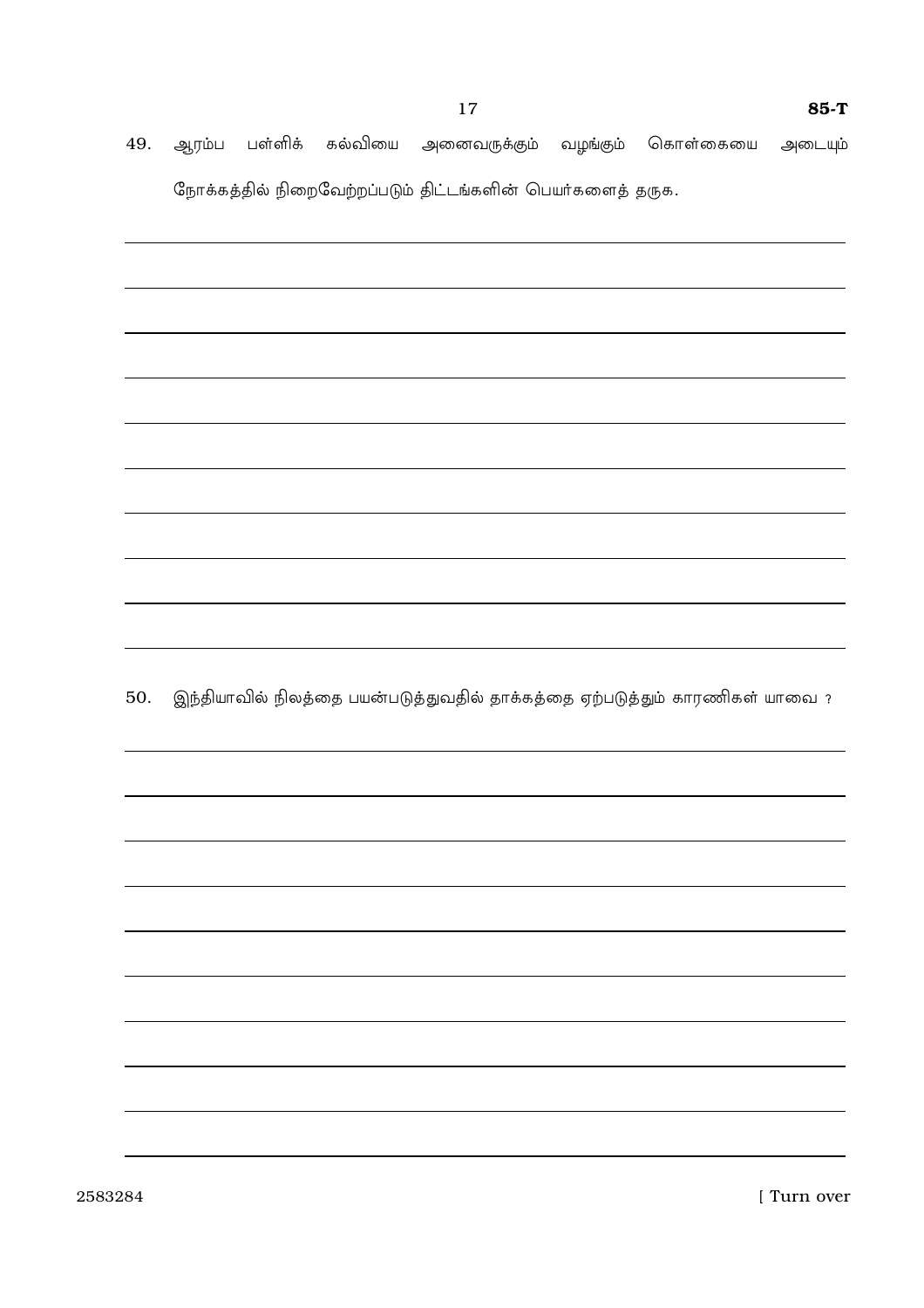இந்தியாவில் பின்பற்றப்படும் பல்வேறு விவசாய முறைகள் யாவை ? அவற்றை அவர்கள் 51. பின்பற்றுவதற்கான ஏதேனும் இரண்டு காரணங்களைத் தருக.

சில்லரை வணிகர்களின் ( Retail traders ) சேவைகள் யாவை ? 52.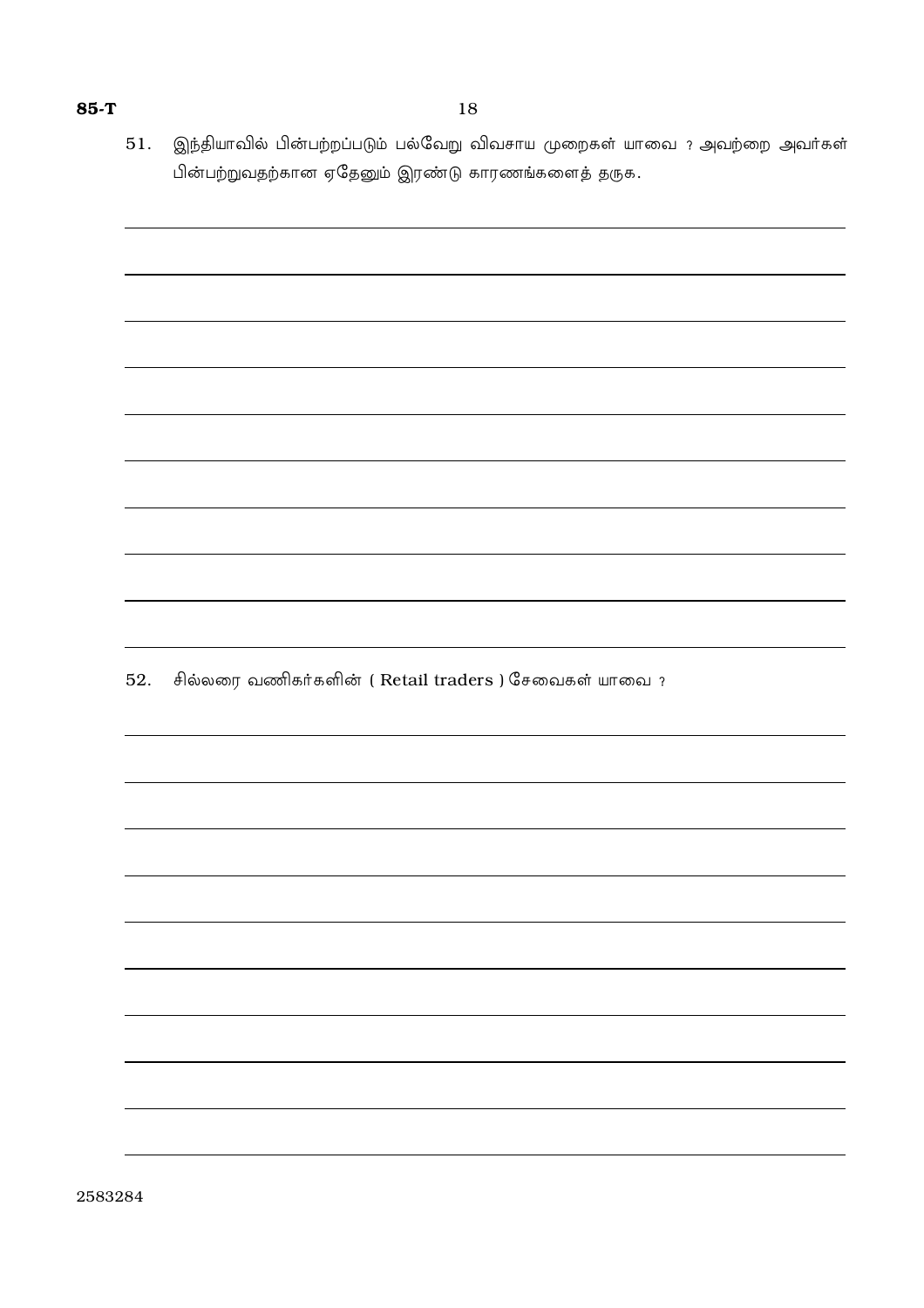VII. கீழ்வரும் வினாக்கள் ஒவ்வொன்றிற்கும் **எட்டு** வரிகளில் விடையளிக்க **:**  $3\times 4=12$ 

53. நமது விடுதலை இயக்கத்தில் மகாத்மா காந்தி அவர்கள் ஆற்றிய பங்கு என்ன ?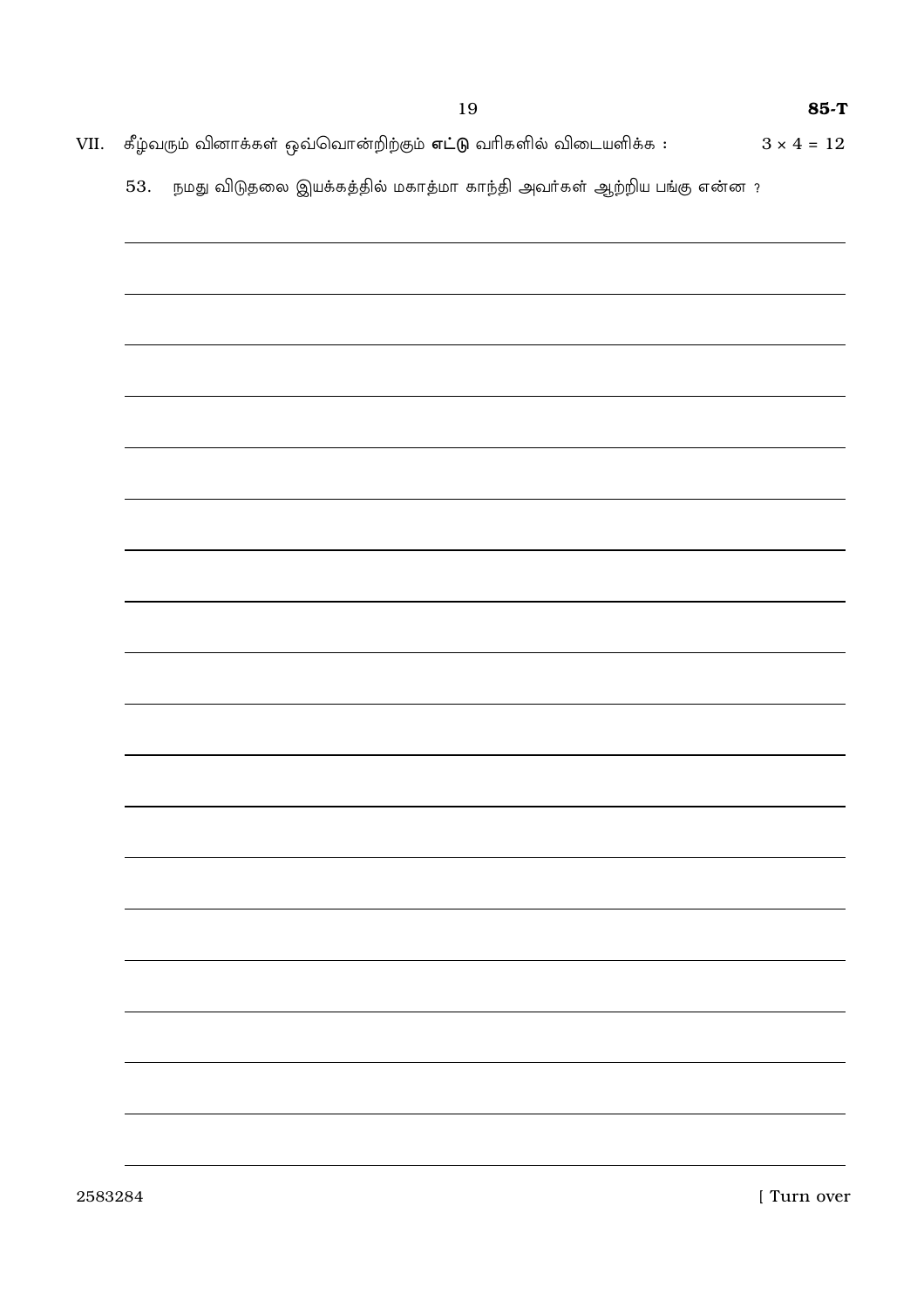# 54. ''யுனெஸ்கோ ( UNESCO ) என்பது ஐ.நா. வின் முக்கிய தனிச்சிறப்பு வாய்ந்த

 $\overline{\phantom{a}}$ 

செயலாண்மை கழகங்களுள் ஒன்று.'' ஏன் ?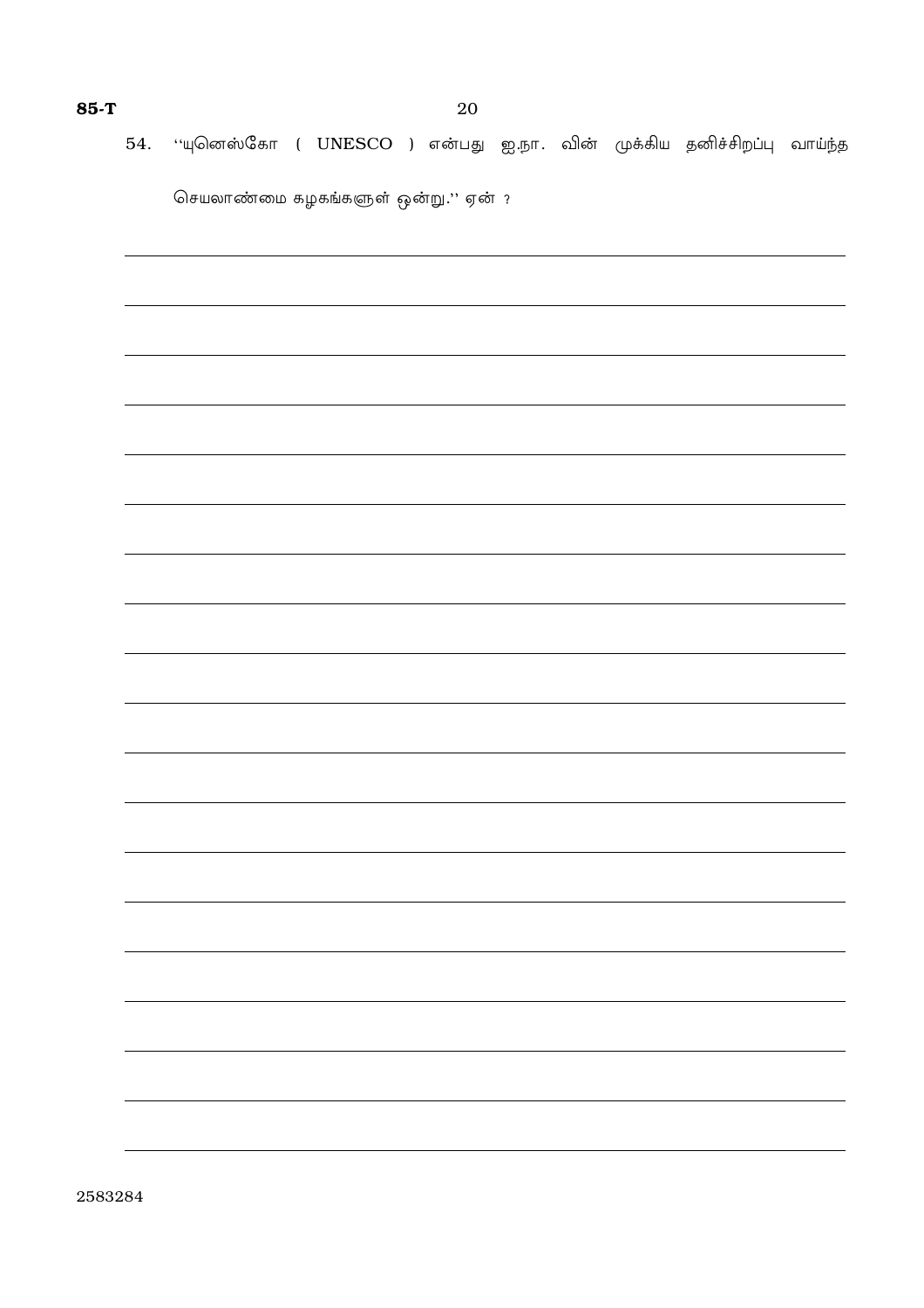55. ஒழுங்குபடுத்தப்பட்ட சந்தை குழு எவற்றை உள்ளடக்கியது ( consists of ) ? இக்குழுவின்

| பணிகளைக் குறிப்பிடுக. |
|-----------------------|
|                       |
|                       |
|                       |
|                       |
|                       |
|                       |
|                       |
|                       |
|                       |
|                       |
|                       |
|                       |
|                       |
|                       |
|                       |
|                       |
|                       |
|                       |
|                       |
|                       |
|                       |
|                       |
|                       |
|                       |

2583284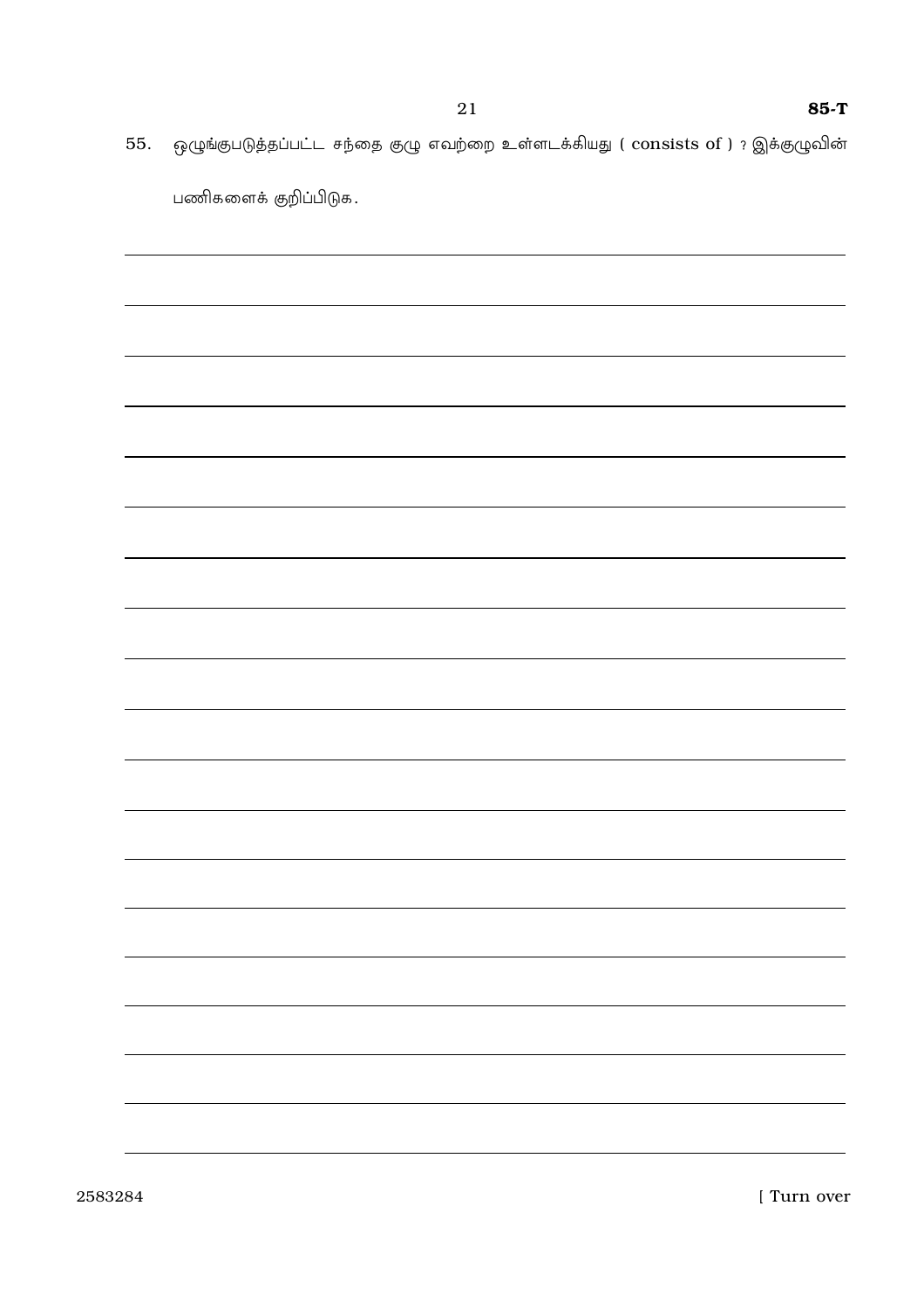|  |  |  |  |  |  | VIII. 56.   இந்தியாவின் நிலவரைபடத்தை வரைந்து அதில் கீழ்வருவனவற்றை குறிப்பிடுக : |  |  |
|--|--|--|--|--|--|---------------------------------------------------------------------------------|--|--|
|--|--|--|--|--|--|---------------------------------------------------------------------------------|--|--|

 $1 + 3 = 4$ 

- பட்காய் பம் (Patkai Bum) a)
- b) யமுனா நதி (River Yamuna)
- இந்தியாவின் தேயிலைத் துறைமுகம் ( Tea Port of India ).  $\mathbf{c})$